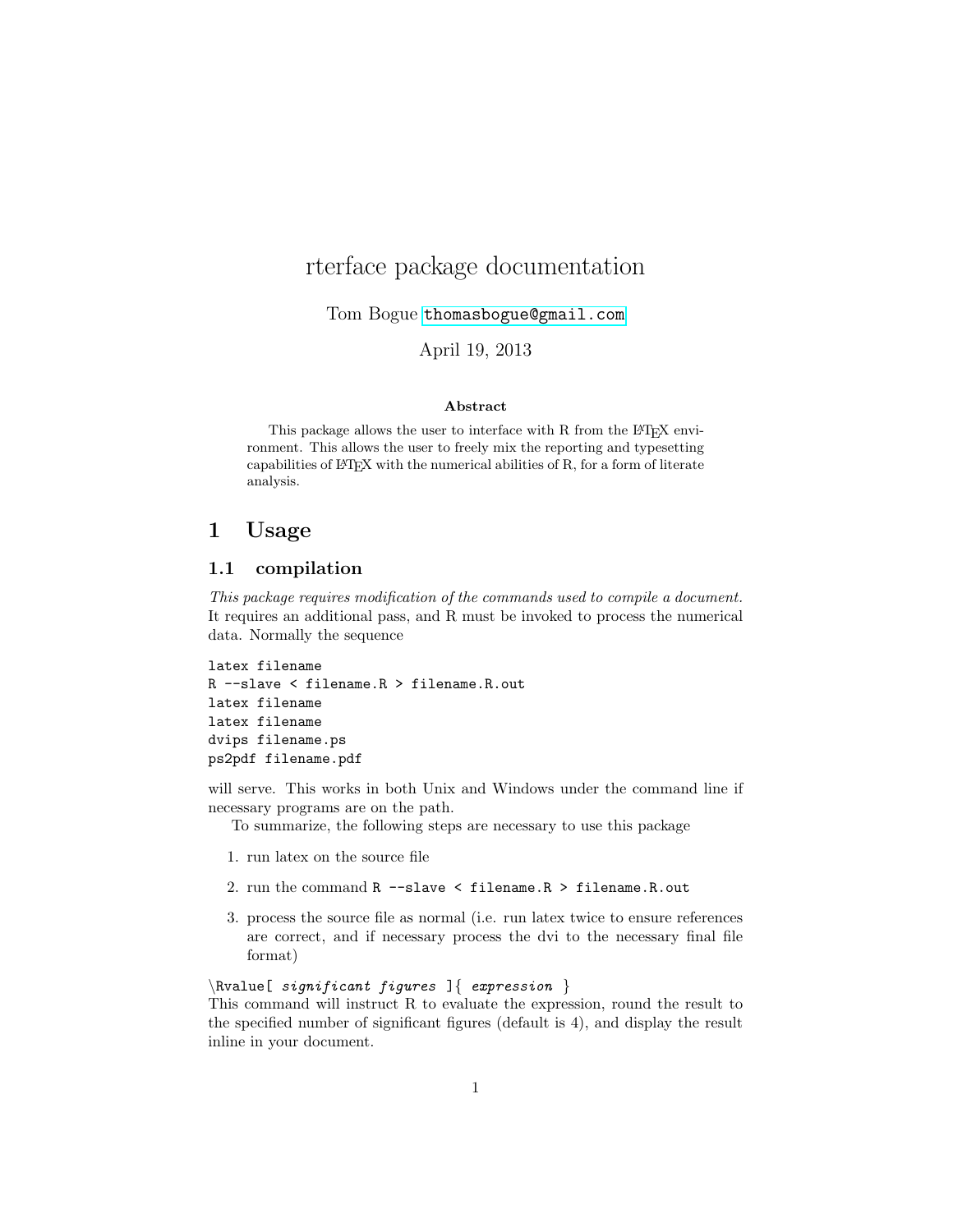Since this command rounds, the expression must evaluate to a number. If your expression evaluates to a string, use \Rvalue\* instead. To execute R commands, use the L<sup>A</sup>TEX command

 $\hbox{Rvalue*}[ significant figures ] { expression } \$ 

This command functions like the unstarred version, but does not round the resulting value. It can display string values.

 $\r$ cmd{ command }

This command will be passed to R to be executed. Nothing is displayed in your document from this command, but it can affect variables which can later be displayed.

The most common use for this function is to set a variable.

 $\Re\text{Set}$  significant figures  $\Re\$  variable  $\Re\$  expression  $\Re\$ 

This command will set the specified variable equal to the specified expression. It will also display the assignment and the result of the expression in the document.  $\Re\text{Set*}[$  significant figures  $]\{$  variable  $\{$  expression  $\}$ 

This is just like Rset, but will not display the expression, only the resulting value.

 $\{$  expression  $\}$ 

Like  $\R$ cmd, this will instruct R to evaluate the expression. It will also display the expression in your document.

 $\{Rtable{ col1, col2, ... }{ num rows }$ 

This command produces the body of a LAT<sub>EX</sub> formatted table using the given values. Multiple columns can be listed by separating the columns with commas. The number of rows must be specified separately as the second argument.

The results here are not rounded, but may be strings. To round values, use the R function round or signif on a column.

## 2 R definitions

A small number of R functions and variables are defined in addition to the LATEX macros. The most important of these allows users to easily format numbers as percentages.

#### 2.1 topercent (value, decimal places = 0)

This function converts the specified value to a percentage with the specified number of decimal places. Note that since the result is a string, it can only be displayed via the \Rvalue\* macro.

#### 2.2 variables

| name      | value        |
|-----------|--------------|
| backslash | $22 \mid 22$ |
| percent   | , 07,        |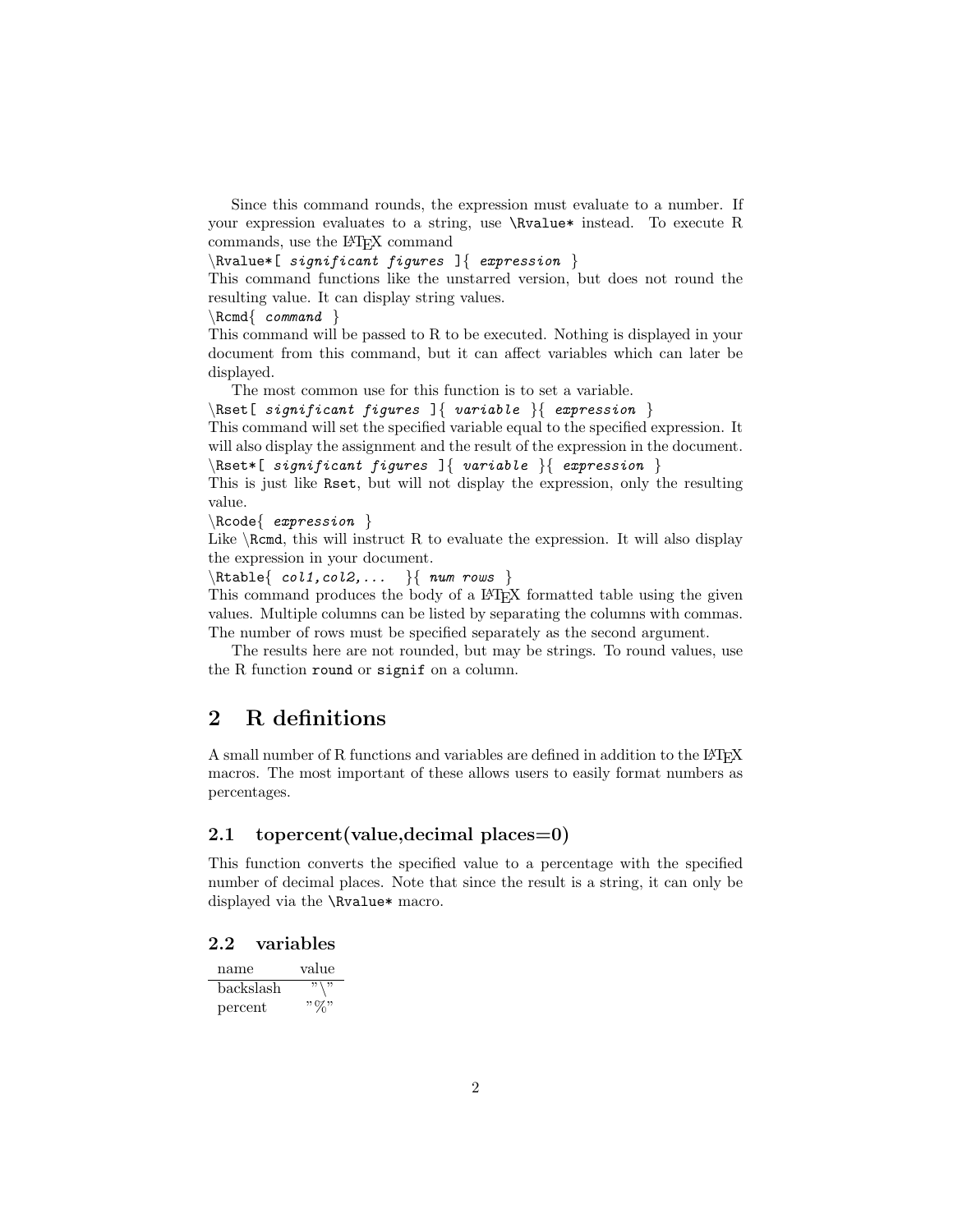## 3 Examples

### 3.1 Quadratic Formula

Consider solving a quadratic equation. Using the code

\Rcmd{a<-3}  $\{a = \kappa\}$  $\Lambda_{b<-4}$  $\{ b = \kappa_{b} \} \$  $\Lambda_{c<-2}$  $\[\ C = \N$ alue{c}  $\]\]$ 

\Rcmd{xm<-(b-sqrt(b^2-4\*a\*c))/(2\*a)} \Rcmd{xp<-(b+sqrt(b^2-4\*a\*c))/(2\*a)} \[  $x = \frac{b \pm \sqrt{b^2-4} a c}$ {2 a} = \Rvalue{xm},\Rvalue{xp}\]

produces the output

$$
a = 3
$$

$$
b = 4
$$

$$
c = -2
$$

$$
x = \frac{b \pm \sqrt{b^2 - 4ac}}{2a} = -0.3874, 1.721
$$

### 3.2 Table

If we wanted a table of perfect squares, we could use the code

\begin{tabular}{l r} \$x\$ & \$x^2\$\\ \hline \Rtable{1:5,(1:5)^2}{5} \end{tabular}

to produce the following output

| x | $x^2$ |
|---|-------|
| 1 | 1     |
| 2 | 4     |
| 3 | 9     |
| 4 | 16    |
| 5 | 25    |